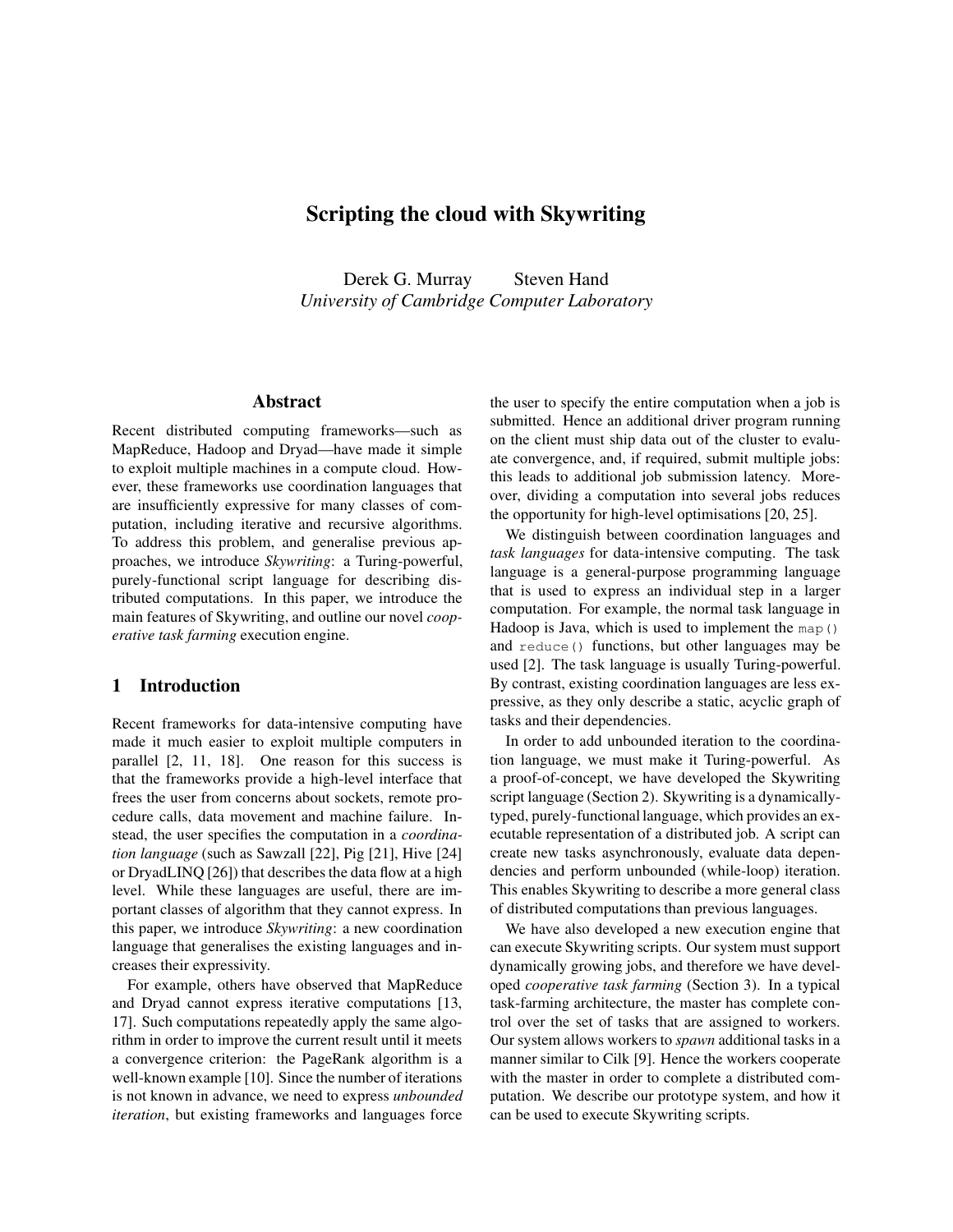```
1 function process_chunk(chunk, prev_result) {
2 // Execute native code for chunk processing.<br>3 // Returns a partial result.
     // Returns a partial result.
4 };
5 function is_converged(curr_result, prev_result) {
6 // Execute native code for convergence test.<br>7 // Returns a boolean.
     7 // Returns a boolean.
8 };
9 function iterative alg(data_chunks) {
10 curr = ...; // Initial quess at the result.
11 do {
12 prev = curr;
13 curr = [];
14 for (chunk in data_chunks) {
15 curr += spawn(process_chunk, [chunk, prev]);
16 }
17 converged = *spawn(is_converged, [curr, prev]);<br>18 } while (!converged);
     } while (!converged);
19 return curr;
20 };
21 input_data = [ref("file://cluster-1-37/input0"),
22 ref("file://cluster-2-23/input1"), \frac{1}{23}\ldots];
24 return iterative_alg(input_data);
```
Figure 1: Iterative computation implemented in Skywriting. input data is a list of  $n$  input chunks (e.g. of a matrix), and curr is initialised to a list of n partial results.

## **2 The Skywriting language**

Skywriting is a Turing-powerful language for describing distributed computations. In order to maximise developer familiarity, we have designed our language to resemble JavaScript, with first-class functions, lexical scoping and dynamic typing [12]. However, in order to make the language purely functional, we impose the restriction that captured variables and parameters are readonly. This restriction makes it straightforward to parallelise the execution of a Skywriting script, which we discuss in Section 3.

Figure 1 shows an example of Skywriting syntax for an iterative computation. The iterative alg() function takes a list of input data, makes an initial estimate of the result, and repeatedly spawns tasks to process the data until convergence is reached. The example highlights three novel features of our language, which we discuss in the remainder of this section. The input data are provided as *references* (§2.1). Distributed computation is initiated by spawn()-ing tasks  $(\S2.2)$ . Finally, data dependencies are dereferenced using the  $\ast$ -operator (§2.3).

## **2.1 References**

Skywriting uses *references* to add a layer of indirection between the scripting language and the data-intensive processing. In the simplest case, a reference is a name for data that is stored in the cluster. It serves the same role as a file name in GFS [14], or a DryadTable object in DryadLINQ [26]. This indirection enables the language to describe manipulations of a large volume of data without loading it all into memory.

A reference is created by calling the built-in  $ref()$ function, which takes one or more URIs that refer to the data (Figure 1, lines 21–23). By providing multiple URIs, a reference can point to several instances of the same data, which enables data replication. Although the ref() function allows a script to refer to arbitrary data, we expect that most users will use library functions to manage collections of references, in a similar manner to how a DryadTable represents a list of data partitions in DryadLINQ [26].

## **2.2 Task spawning**

The built-in spawn() function asynchronously spawns a new task with the given arguments. Its arguments include the function to be invoked, and optional arguments. It returns one or more *future references*, which behave like references (§2.1), but may refer to data that have not yet been computed. This feature is based on explicit futures [15], which become determined only when dereferenced (§2.3).

A task is executed using our cooperative task farming system, described in Section 3. Typically, one or more of the arguments to spawn() will be a reference. If any of the arguments is a future reference, the spawned task will not be scheduled until all of the referenced data has been computed by earlier tasks: thus the script implicitly builds an acyclic graph of task dependencies (§3.1). Once the task is runnable, it is allocated to a worker, and the framework ensures that all referenced data are available locally at the worker. We use a multiple-queue scheduler to ensure that a task usually runs "close" to its input, which reduces the volume of data that must be transferred across the network. In the future, we will investigate more advanced scheduling algorithms, including flow network approaches [19], and decentralised work stealing [9].

Task spawning does not compromise the functional purity of our language. As in other systems, we assume that individual task execution—which may involve code written in other languages—is deterministic and idempotent [11, 18]. Furthermore, the execution of a task has no effect on the script's execution context. However, repeated execution of a task with the same arguments may lead to generating two different references to identical data. This will not affect correctness, but reduces the efficiency of the system, by wasting storage and ignoring opportunities for local execution. Therefore, we are investigating ways of memoising task execution, in a manner similar to cached function calls in Vesta [16].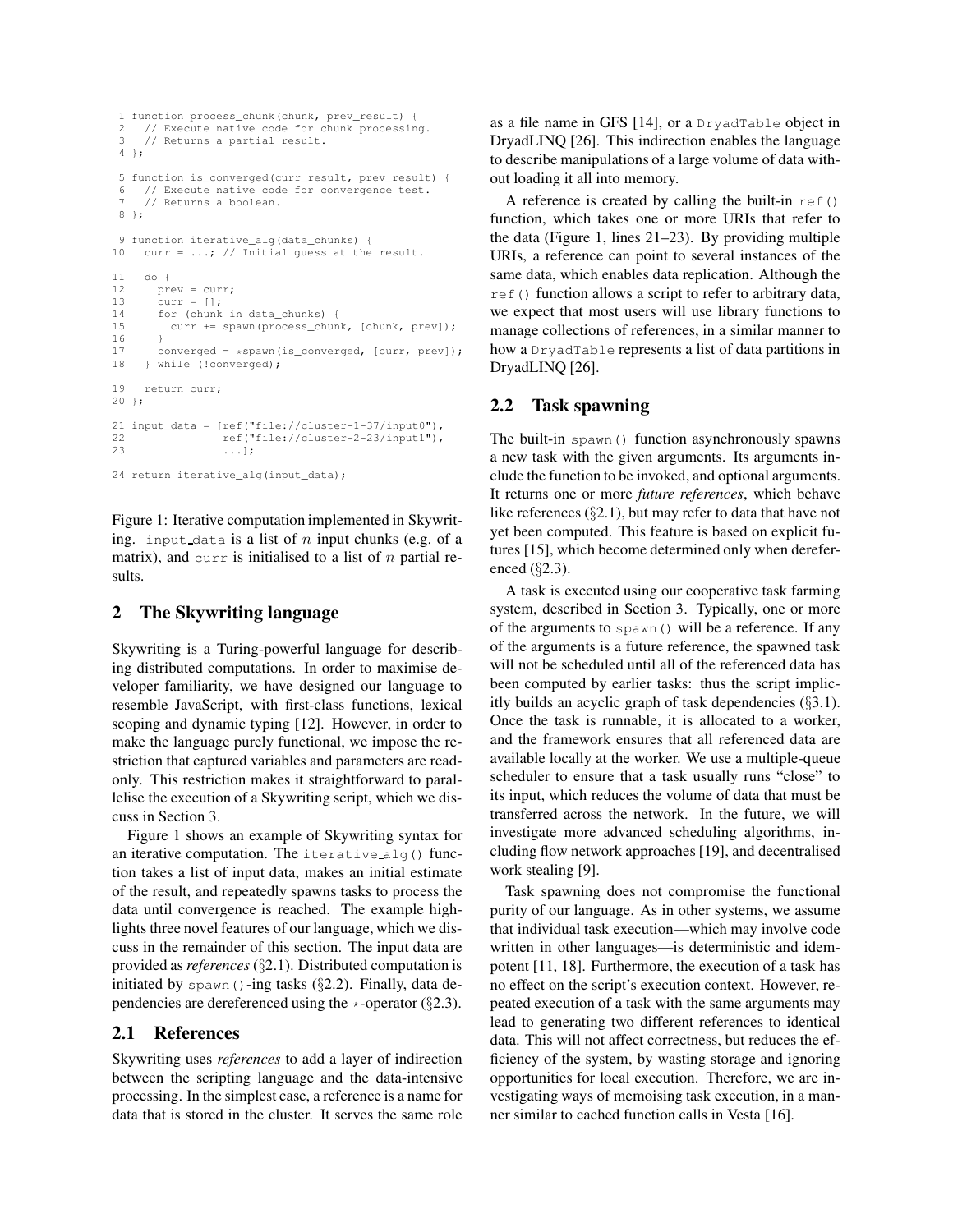## **2.3 Dereferencing**

Skywriting's most powerful feature is its ability to include *data dependencies* in the computation. As Figure 1 (line 17) shows, the language includes a  $\star$ -operator, which dereferences the result of a previous task (in this case, a convergence test). When the operator is applied to a reference, the referenced value can be used like any other Skywriting value. In particular, it can be used in loops and conditional statements, which enables datadependent control-flow. We borrow the syntax from C, because a reference in Skywriting is conceptually similar to a pointer in C and its related languages.

When a variable is dereferenced, the corresponding data must be fetched and brought into the script environment. Since Skywriting was not designed to be a high-performance language, it is impractical to dereference large volumes of data. Therefore, the example in Figure 1 spawns an additional task that combines the partial results from the distributed computation, and returns a single boolean value. In order to dereference the result, the referenced data must have been written in a compatible serialisation format: the present implementation uses JavaScript Object Notation (JSON), due to its similarity with the Skywriting syntax, and the availability of parsers and serializers for many programming languages [4].

Figure 1 shows the  $\star$ -operator being applied to a future reference  $(\S2.2)$ . Since spawn()-ed tasks execute asynchronously, the result may not yet have been produced when the dereference attempt is made. We support this case by *blocking* the current task and scheduling a continuation ( $\S$ 3.4). The  $\star$ -operator thereby provides implicit synchronisation with other tasks.

## **2.4 Other features**

As we have developed Skywriting, we have discovered a need for additional language features, and we have implemented these features as a set of built-in functions that comprise our "standard library". Here, we briefly summarise the most important additional features.

Skywriting is an expressive coordination language, but it is unlikely to be the most efficient implementation language for data- or CPU-intensive computations. Therefore we allow scripts to execute external code using the built-in exec() function. We currently have bindings for C, Java, .NET and UNIX pipe-based programs, and other languages are supported through a plugin interface.

For advanced use, we have added features to Skywriting that allow *introspection* on both the cluster and the currently-running job. For example, a script can call the task() function on a future reference to obtain information about the status of a spawned task. We support task cancellation using the abort () function. The script can also obtain information about the cluster nodes using the workers() function. Hence it is possible to tailor a job's execution to the available facilities in the cluster, by—for example—altering the degree of parallelism to match the number of idle workers.

We also support custom scheduling policies using the waituntil() function. The function takes a predicate and a list of future references, and returns when the predicate becomes true. For example, we provide predicates that fire when any, all or  $m$ -out-of- $n$  tasks complete, and the user may supply custom predicates as a Skywriting function. The combination of introspection and custom scheduling enables us to implement straggler detection and speculative task execution [11] in pure Skywriting, and we are continuing to investigate more advanced policies.

## **3 Cooperative task farming**

In order to run Skywriting programs, we need an execution framework that can execute jobs with a dynamic number of tasks. To this end, we have developed a "cooperative" task farming system, which distributes work between a pool of worker machines, and allows workers to spawn new tasks.

In this section, we describe the key features of our prototype system. We begin by describing how *task dependencies* are used to express a distributed data flow (§3.1). We then introduce *spawn lists*, which enable workers to spawn additional tasks and modify the workflow dynamically (§3.2). We present two methods for executing Skywriting scripts in our system: a master-based interpreter  $(\S3.3)$ , and distributed execution  $(\S3.4)$ . Finally, we discuss how our system can unify different coordination languages within a single framework (§3.5).

#### **3.1 Task dependencies**

The recent major systems for distributed computing including but not limited to MapReduce [11], Hadoop [2], Dryad [18], Condor [23] and BOINC [7] form an equivalence class. Each system is capable of executing a collection of tasks in parallel on a network of computers, using the common *task farming* architecture. A *master* (alternatively: JobTracker [2], job manager [18], matchmaker [23] or scheduling server [7]) maintains a queue of tasks, and several *workers* loop forever retrieving tasks, processing them and storing the results.

There may also be dependencies between tasks: typically, this means that one task consumes the output of another. These dependencies may be explicit (as in Dryad's dataflow graph), implicit (e.g. all map () tasks must complete before any reduce() task begins in MapReduce) or trivial (i.e. a bag of independent tasks in BOINC or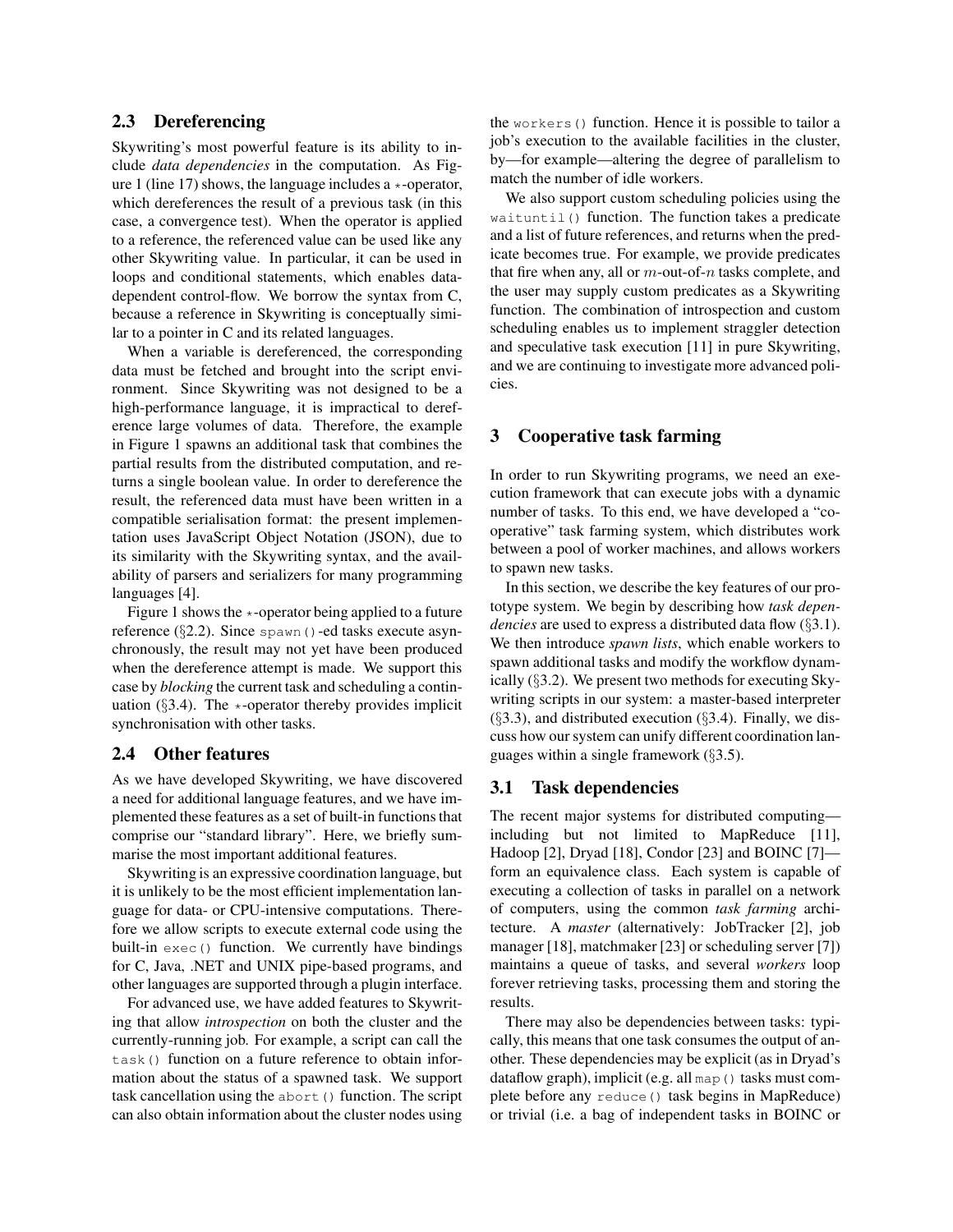

Figure 2: Structure of a task, showing inputs and outputs.

Condor). The dependency graph must be *acyclic*: otherwise the system would deadlock as two tasks would (directly or indirectly) depend on each other [18].

Figure 2 shows the structure of a task in our system. A task depends on one or more *data items*, which may be produced by other tasks: these are equivalent to Skywriting references (§2.1). Therefore a task becomes runnable when all of its input data items are available: data items are decoupled from the task that produces them, which enables additional dynamism in the dependency graph (see the following subsection). The outputs of a task must be named in advance, which allows the scheduler to ensure that dependencies are acyclic.

## **3.2 Spawn lists**

A key feature of cooperative task farming is that a worker may spawn additional tasks in the execution of a job. This requires functionality that is similar to  $f \circ r k$  ()-ing a process in UNIX, or spawning a function in Cilk [9]. Therefore, the workers must have a mechanism for accessing the task queue. We use spawn lists for this purpose: as Figure 2 shows, a task may optionally emit a list of task descriptors. The spawn list is a list of tasks to be scheduled after the task has completed, and it is populated *dynamically* at run-time. This feature makes it possible to express unbounded iteration in a task farming system.

For additional flexibility, a task may *delegate* its output to a task in its spawn list. This is particularly useful when implementing recursive, divide-and-conquer computations. For example, consider the case shown in Figure 3. Task A takes a single input,  $x$ , and produces a single output, y. However, A may decide that it can split its work into two parallel tasks: B and C. We want A's successors—which are waiting for  $y$  to be produced—to see the combined result of B and C. Therefore, A spawns a *continuation task*, D, to which it delegates output y, and which combines the results of B and C.

In order to maintain schedulability, we enforce two constraints: (i) a task must produce all of its outputs or spawn tasks to produce them, and (ii) a spawned task can only depend on the inputs and outputs of the task that spawned it. Together, these ensure that no task will become orphaned and that no cycles will ever form in the dependency graph. Of course, one corollary of delega-



Figure 3: Example of output delegation for recursive tasks. In this example, Task A spawns B, C and D, and delegates its output,  $y$ , to D.

tion (and the Turing-powerfulness of Skywriting) is that a scheduled task may never become runnable, but we do not consider this to be a problem in practice. We prevent "fork bombs" by limiting the number of tasks that can be outstanding for a single job (or user).

## **3.3 Master-based interpreter**

We now turn to executing a Skywriting script on our system. The simplest approach is to run the interpreter in a thread within the master process. This is similar to the approach taken in Dryad [18] and Hadoop [2], which both maintain the graph of dependent tasks in a single process. In this model, the interpreter runs over the Skywriting script until it reaches a spawn() function or  $\ast$ operator. At this point, control returns to the execution framework, which schedules a new task or fetches the referenced data, respectively. However, if the script attempts to dereference a future reference that has not yet been produced, the interpreter must block until that result is available.

The main advantage of this scheme is that it is extremely efficient for simple scripts, such as MapReduceor Dryad-style jobs with no data dependencies. In this case, the interpreter terminates quickly, after spawning the necessary tasks. Since the interpreter and task scheduler are colocated in the same process, the task spawning latency is minimal.

For more complicated scripts that include data dependencies and hence may be long-lived, this approach may place too much load on the master. The master must maintain a thread for each running script, and handle all incoming dereferenced data. It may therefore become a bottleneck if several scripts dereference data concurrently. Furthermore, an uncooperative user could carry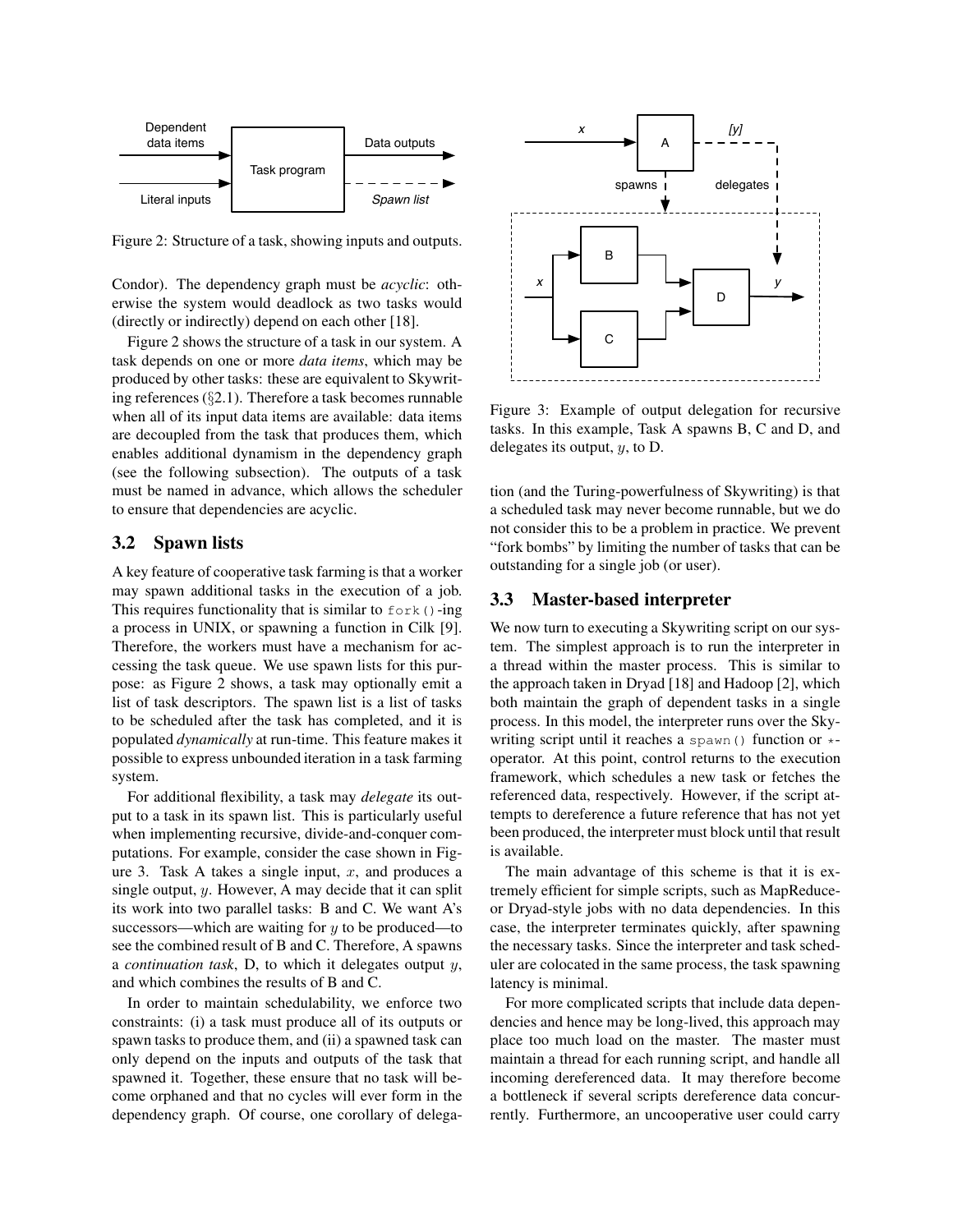

Figure 4: Structure of a Skywriting interpreter task. A continuation is spawned if the task blocks on unavailable data.

out a denial of service attack either by (i) scheduling a CPU-intensive script, or (ii) dereferencing a large volume of data. The following subsection addresses this problem.

## **3.4 Distributed execution**

Interpreting a Skywriting script is a simple computation, and therefore we can run the *interpreter* as a task on the cluster. Since Skywriting is a functional language, we can easily exploit parallelism and data locality in the script environment itself. However, in order to make the interpreter fit within our cooperative task farming model, we must decompose a script into one or more subtasks, each comprising sequences of statements that can run in a single task.

An individual interpreter task takes an execution context (stack and environment) as input, executes one or more statements, and outputs the updated context. As Figure 4 shows, it may have other inputs and outputs:

- **Dereferenced data** Any data dependencies are treated as inputs to the task. This ensures that the task is only executed when the necessary data have become available, and it enables the scheduler to choose the appropriate worker on which to execute the task, for better data locality.
- **Continuation** If the task attempts to use data that are not yet available, it will spawn a continuation task to be scheduled when the data become available.
- **Other spawned tasks** If the task contains any invocations of the spawn() function, it will also output a list of tasks to schedule.

The simplest way to subdivide a script is to block and create a continuation every time the  $\star$ -operator (§2.3) is encountered. The continuation task would then receive the dereferenced data as an input. However, if the script dereferences several data items in succession, this may not give the best performance. Therefore, we delay the creation of a new task until the first time the dereferenced data is used. We achieve this by creating lazily-evaluated thunks for each instance of the \*-operator.

Since Skywriting is a purely functional language, we can evaluate independent functions, and even individual expressions, as parallel tasks. However, it is clear that not every expression should be parallelised in this manner. We are investigating simple annotation-based and adaptive schemes as future work.

Distributed execution provides many advantages over a master-based interpreter. It reduces load on the master, which improves scalability. The system handles all necessary data movement, which simplifies the master and gives the potential to exploit data locality. The cluster scheduler can also account for the resources used by the interpreter, which improves resource isolation.

However, because spawning tasks involves network communication with the master, the job latency can increase, which is noticeable for very short tasks. In our implementation, we first attempt master-based interpretation (§3.3), and only switch to distributed execution when the script first attempts to perform a dereference.

#### **3.5 Unifying other frameworks**

Cooperative task farming is strictly more general than the task farming schemes used in MapReduce, Hadoop, Dryad and other frameworks. Other authors have remarked that it would be useful to combine multiple frameworks on the same cluster [17]. We concur, and we are implementing compatibility layers for Hadoop and DryadLINQ. Our approach is to transform a Hadoop or DryadLINQ job into the equivalent Skywriting script, and execute it using our cooperative task farming system. We must also provide Hadoop and DryadLINQ driver programs to execute MapReduce tasks and DryadLINQ vertices, respectively. This contrasts with Nexus [17], which uses lightweight OS virtualisation to run existing frameworks in isolated containers. We prefer to unify the frameworks under a common job representation, which raises the possibility of combining Hadoop and DryadLINQ execution in a single job.

## **4 Related work**

Several other projects have investigated new programming models for cloud computing, beyond MapReduce and Dryad.

There have been many projects that add programming language support for data-intensive computing. DryadLINQ uses the Language Integrated Query (LINQ) extensions in recent .NET languages to allow users to specify queries on top of distributed data sets [26]. Yahoo's Pig is a dataflow language that can be used to define a graph of dependent Hadoop jobs [21]. Facebook's Hive provides a more declarative, SQL-like query language that can also generate a plan for Hadoop jobs [24]. None of these languages supports unbounded iteration or recursion as a first-class construct: however, each can be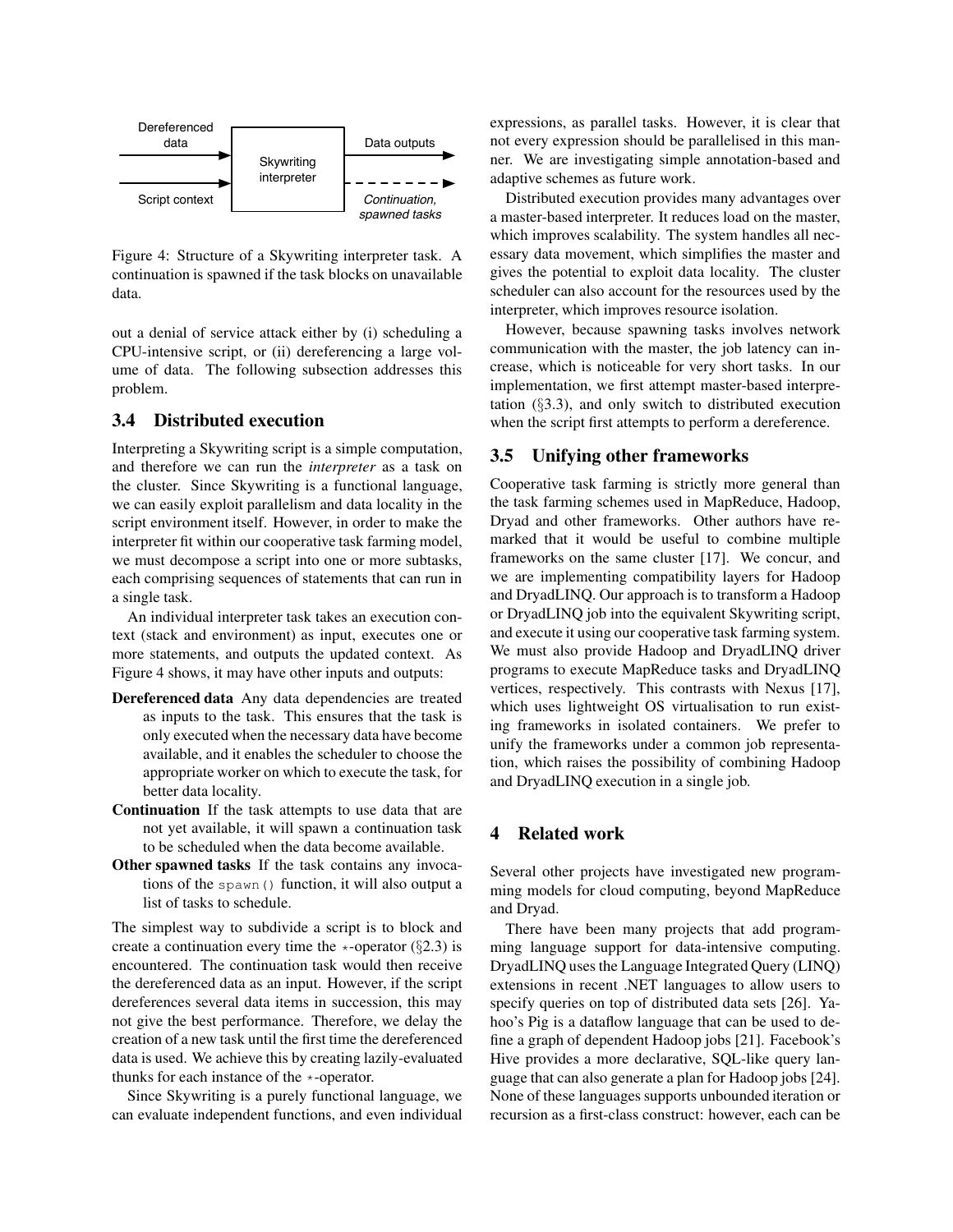straightforwardly compiled into Skywriting, and we are pursuing this as described in Subsection 3.5.

The Berkeley Orders Of Magnitude (BOOM) project also introduces a new programming model for dataintensive computing: "declarative, data-centric programming" [5]. The authors use the Overlog logic language to reimplement key pieces of distributed infrastructure, such as Hadoop and HDFS. They reproduce previous enhancements to these systems using Overlog, and show that it is possible to add new features (such as Paxos replication [6]) with a small number of Overlog statements. However, BOOM-MapReduce maintains the traditional map() and reduce() interface to Hadoop, so it does not change the programming model from the user's perspective. Skywriting, by contrast, is an attempt to enhance the programming model for the cluster user.

CGL-MapReduce adds unbounded iteration to the MapReduce programming model [13]. A CGL-MapReduce computation has an additional "merge" stage that combines all reduce() outputs together and evaluates a termination condition on them. Therefore, CGL-MapReduce can keep intermediate data in RAM between iterations, if the input data are sufficiently small. However, the programming model is limited to MapReduce-style computation, and it is not possible to compose CGL-MapReduce jobs into larger computations. It is straightforward to express iterative MapReduce jobs as part of a Skywriting script.

Zaharia *et al.* have developed the Spark cluster computing framework, which is optimised for iterative and interactive computation [27]. Spark uses "resilient distributed datasets", which are cached in RAM between jobs, and which can be reconstructed if a machine fails. A driver program—written in Scala—manipulates these datasets through an optimised job submission interface, which provides sufficient performance for interactive applications, and a substantial improvement over the equivalent Hadoop invocations. The main goal of Skywriting has been to obviate the need for a driver program, which enables the whole computation to run in the cluster. This reduces job submission overhead, and improves reliability because the execution engine provides fault tolerance for the whole job. However, Spark—like DryadLINQ provides the benefits of a strongly-typed high-level language, and we are investigating how to augment an existing language with Skywriting's distributed execution features.

Spark runs on top of the Nexus "cluster operating system" (recently renamed *Mesos*), which shares Skywriting's aim of unifying and extending existing programming models for data-intensive computing [17]. However, Nexus takes an operating system approach that contrasts with our language-based approach. A Nexus cluster can be shared between several frameworks at once, including Hadoop, Spark and MPI. Nexus uses lightweight OS virtualistion to isolate the different frameworks, and a second level of scheduling to allocate resources between the frameworks. Existing framework schedulers then perform task allocation for their individual jobs. Nexus achieves the aim of running many frameworks on a single cluster, but it focuses on sharing physical resources between existing cluster computing frameworks. By contrast, we advocate (automatically) translating computations from different frameworks into the unified Skywriting representation, which makes it possible to mix paradigms (e.g. MapReduce and Dryad) in a single job.

#### **5 Conclusions, status and future work**

In this paper, we have introduced Skywriting, a new script language for coordinating distributed computation. Skywriting is more expressive than existing coordination languages, and is particularly suited to expressing iterative and recursive computation. We have also introduced cooperative task farming, which is an extension of task farming that supports dynamically-growing jobs, such as those expressed in Skywriting scripts. Together, Skywriting and its execution engine allow any distributed computation to be implemented in a single job.

We have implemented a prototype of Skywriting that includes all of the features described in this paper. The interpreter and distributed execution engine comprise approximately 4000 lines of Python code. The source code and a tutorial are available from the project website: http://www.cl.cam.ac.uk/netos/skywriting/.

We are continuing to develop Skywriting and our prototype execution engine. In future work, we also intend to address the following questions, among others:

- How can we incorporate message-passing computation efficiently in our framework? Other frameworks handle this by maintaining frequently-used data in RAM [13, 27], and we seek general abstractions that can provide this support in Skywriting.
- Can we execute a Skywriting script across multiple clouds? For example, we might store web service data in Google App Engine [3], but want to process it on Amazon EC2 [1].
- Could we achieve benefits by integrating Skywriting with an existing high-level language? Existing frameworks harness the strong typing and library support of mature languages, which further simplifies distributed programming [26, 27].
- Does the Skywriting programming model extend to multi- and many-core systems? As message passing becomes more prevalent, there is a need for new programming abstractions beyond shared memory [8].